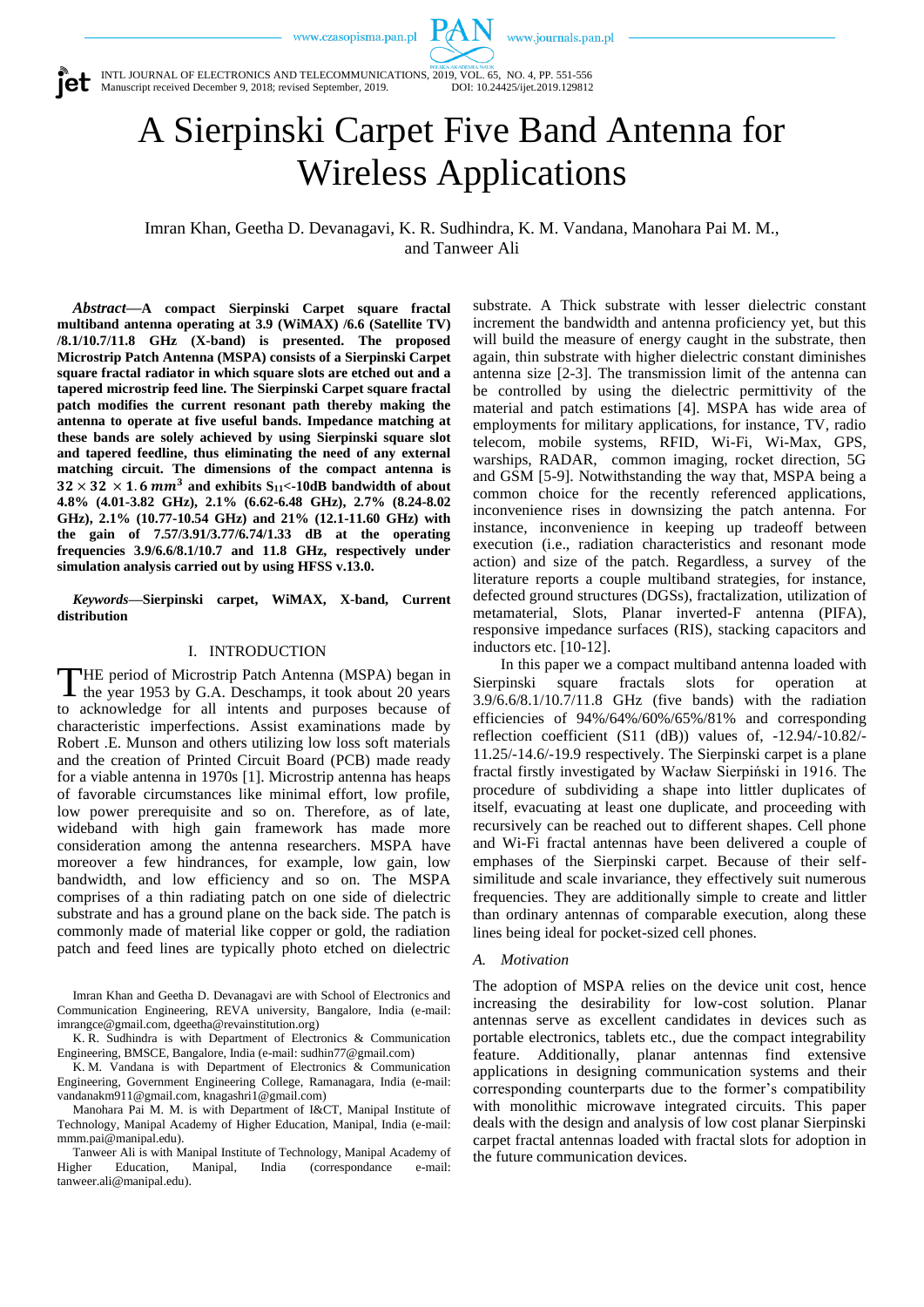

#### 552 K. IMRAN, D. D. GEETHA, K. R. SUDHINDRA, , K. M. VANDANA, M. PAI M. M., T. ALI

#### *B. Antenna Design Equations*

The width and the length of the proposed antenna can be calculated by the following design equations

www.czasopisma.pan.pl

$$
W = \frac{\lambda_o}{f_o\sqrt{(\varepsilon_r + 1)/2}}\tag{1}
$$

$$
\varepsilon_{reff = \frac{(\varepsilon_r + 1)}{2} + \frac{(\varepsilon_r - 1)}{2} [1 + 12\frac{h}{w}]^{-1/2}}
$$
 (2)

$$
L = \frac{\lambda_o}{f_o\sqrt{\varepsilon_{reff}}} - 2\Delta L\tag{3}
$$

$$
\frac{\Delta L}{h} = 0.412 \frac{(\varepsilon_{reff} + 0.3)(\frac{W}{h} + 0.264)}{(\varepsilon_{reff} - 0.258)(\frac{W}{h} + 0.8)}
$$
(4)

#### II. DESIGN OF MULTIBAND ANTENNA

The proposed antenna structure is modeled on FR4 substrate (*height* = 1.6 mm,  $\varepsilon_r$  = 4.4 and  $\delta$  = 0.02) with compact size of  $32 \times 32$  mm<sup>2</sup>, as detailed in Fig. 1. The proposed design consists of the ground plane and radiating patch loaded with Sierpinski Carpet square fractal antenna as shown in Fig. 1. The Sierpinski Carpet square fractal is engraved on the front patch (basically a radiator) of the antenna. The detailed Sierpinski Carpet square fractal antenna dimensions are illustrated in Table 1. The introduction of this Sierpinski Carpet square fractal modifies the electrical flow length way as a result of which antenna works in multiband mode with the frequencies of 3.9/6.6/8.1/10.7/11.8 GHz. The designed patch antenna is excited by microstrip feed line to achieve good impedance match at the operating bands.



Fig. 1. Physical layout of the proposed antenna

Table I DIMENSIONS OF THE PROPOSED DESIGN

| <b>PARAMETERS</b> | DIMENSIONS (mm) |  |  |
|-------------------|-----------------|--|--|
| L1                | 32              |  |  |
| W1                | 32              |  |  |
| L2                | 16              |  |  |
| W <sub>2</sub>    | 20              |  |  |
| L <sub>3</sub>    | 5               |  |  |
| W3                | 5               |  |  |
| L <sub>4</sub>    | 1.75            |  |  |
| W4                | 1.75            |  |  |
| L <sub>5</sub>    | 0.87            |  |  |
| W <sub>5</sub>    | 0.87            |  |  |
| L <sub>6</sub>    | 11              |  |  |
| W <sub>6</sub>    | 9.3             |  |  |
| Wf                | $\overline{2}$  |  |  |

So as to accomplish the set target, the plan development of the proposed structure is given in Fig. 2(a) and (b) and their  $S_{11}$  results are shown in Fig. 3. Initially, an ordinary square patch antenna of size  $32 \times 32$  mm<sup>2</sup> is planned. This antenna shows great attributes with  $S11 < -10$  dB.

The evolution design steps of the proposed configuration are displayed in Fig. 2 and their  $S<sub>11</sub>$  results are exhibited in Fig. 3. In these design development steps the impact of adding different slots to the radiator is contemplated. In the initial step, a square patch antenna with a square slot of dimension W3XL3 is planned as shown in arrangement "iteration 0" of Fig. 2(a). It tends to be seen that in Fig. 3, this antenna produces resonance at four frequency band. In setup "Iteration 1" of Fig. 2 the presentation of other square slots of dimension W4XL4 changes the surface current which tends the antenna to work at four bands other than the bands because of "Iteration 0" (Fig. 3). However, just four band activity is accomplished from these designs. Along these lines, to expand the quantity of working band "Iteration 3" is incorporated as exhibited in Fig. 2. The etching of these square slots further disturbs the surface current dispersion which will in general enhances the overall current length path, hence making "Iteration 2" to work at 3.9, 6.6, 8.1, 10.7 and 11.8 GHz individually. At last by utilizing this arrangement (i.e. "Iteration 2") the designed antenna works at 3.9 GHz (WiMAX), 6.6 GHz (Satellite TV), 8.1/10.7 and 11.8GHz (Xband) with great impedance coordination, as exhibited in Fig. 3. Hence from the proposed antenna design the previously mentioned goal of accomplishing multiband nature from the Sierpinski Carpet square fractal antenna is effectively accomplished. Additionally it very well may be noticed that the proposed antenna has measurement of just  $32 \times 32 \times 1.6$ mm<sup>3</sup>, in this manner, making it easy to coordinate with different remote gadgets.



Fig. 2. Design Evolution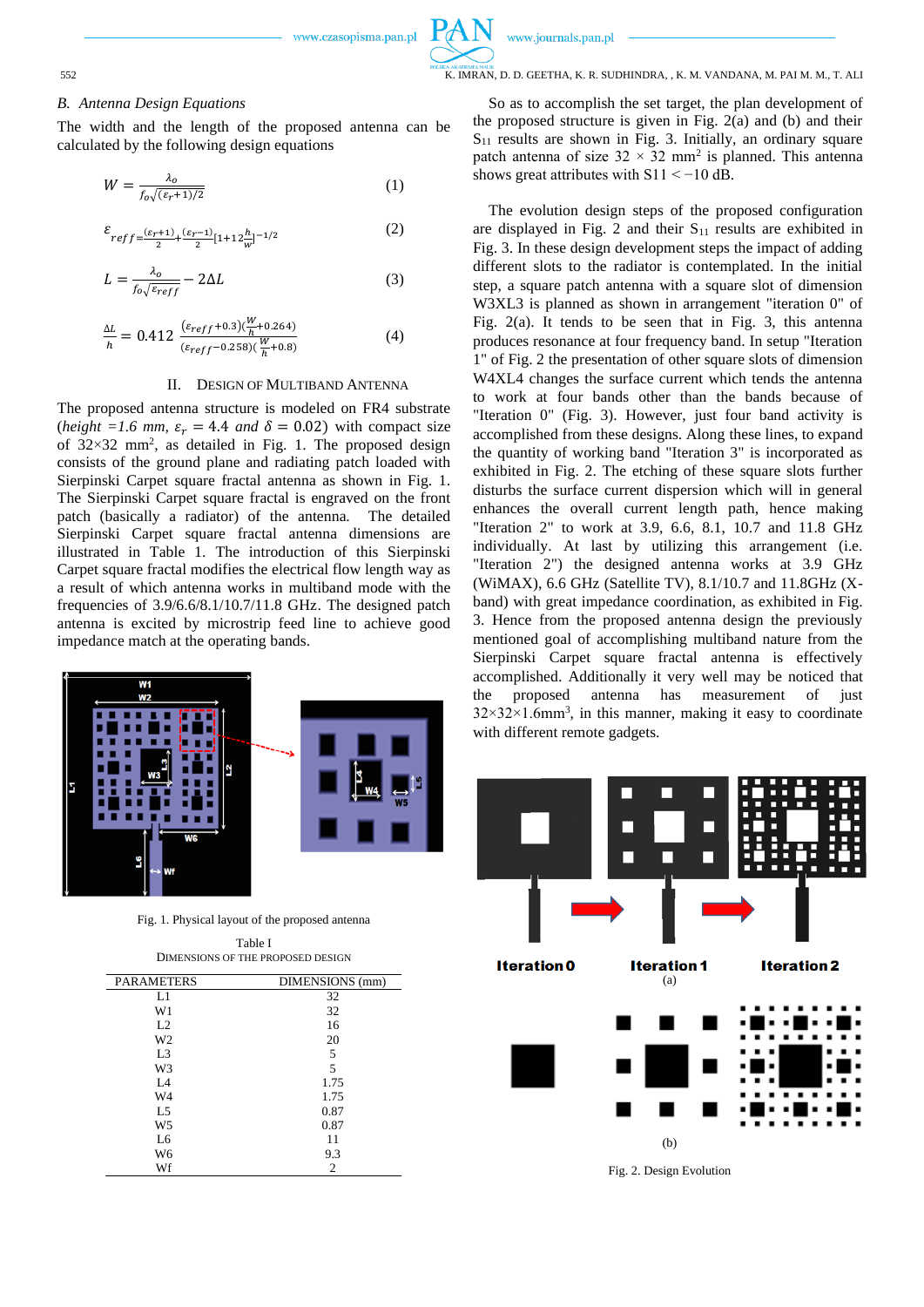



#### III. RESULTS

Antenna design simulation structure outlined in Fig. 1 is performed using HFSS v.13.0 on widely and available low cost FR4 substrate with  $\varepsilon_r$  of 4.4 and height of 1.6mm. The computed  $S_{11}$  (reflection coefficient) of the proposed antenna is depicted in Fig.4. It can be clearly seen that, multiband operation is obtained at  $1<sup>st</sup>$  resonance at 3.9 GHz and correspondingly 5<sup>th</sup> resonance occurs at 11.8GHz. Antenna simulated bandwidth at -10dB for 3.9/6.6/8.1/10.7/11.8 GHz are 190/140/220/230/500 MHz respectively. The accomplished bandwidth is adequate to serve the necessity of WiMAX (3.9 GHz), Satellite TV (6.6 GHz) and X-band (8.1/10. 7/11.8 GHz) applications.

## *A. VSWR and Input Impedance*

The VSWR (voltage standing wave ratio) of the proposed antenna design structure is presented in Fig. 5. It is clearly noticed that the antenna achieves the required VSWR values of 1.58/1.80/1.75/1.45/1.22 for all the resonating frequencies 3.9/6.6/8.1/10.7/11.8 GHz, respectively.

Fig. 6 represents the antenna input impedance which is about (31.7+2.04j),(27.7+2.09j),(53.1-29.17j),(72.6-3.0j) and (42.8+6.0j) at the operating frequencies of 3.9/6.6/8.1/10.7/11.8 GHz, respectively.



Fig. 4. Simulated  $S<sub>11</sub>$  (reflection coefficient) of the proposed design





Fig. 6. Simulated input impedance

#### *B. Current Distributions*

The current distributions at the surface of the antenna at the different operating frequencies are illustrated in Fig. 7.

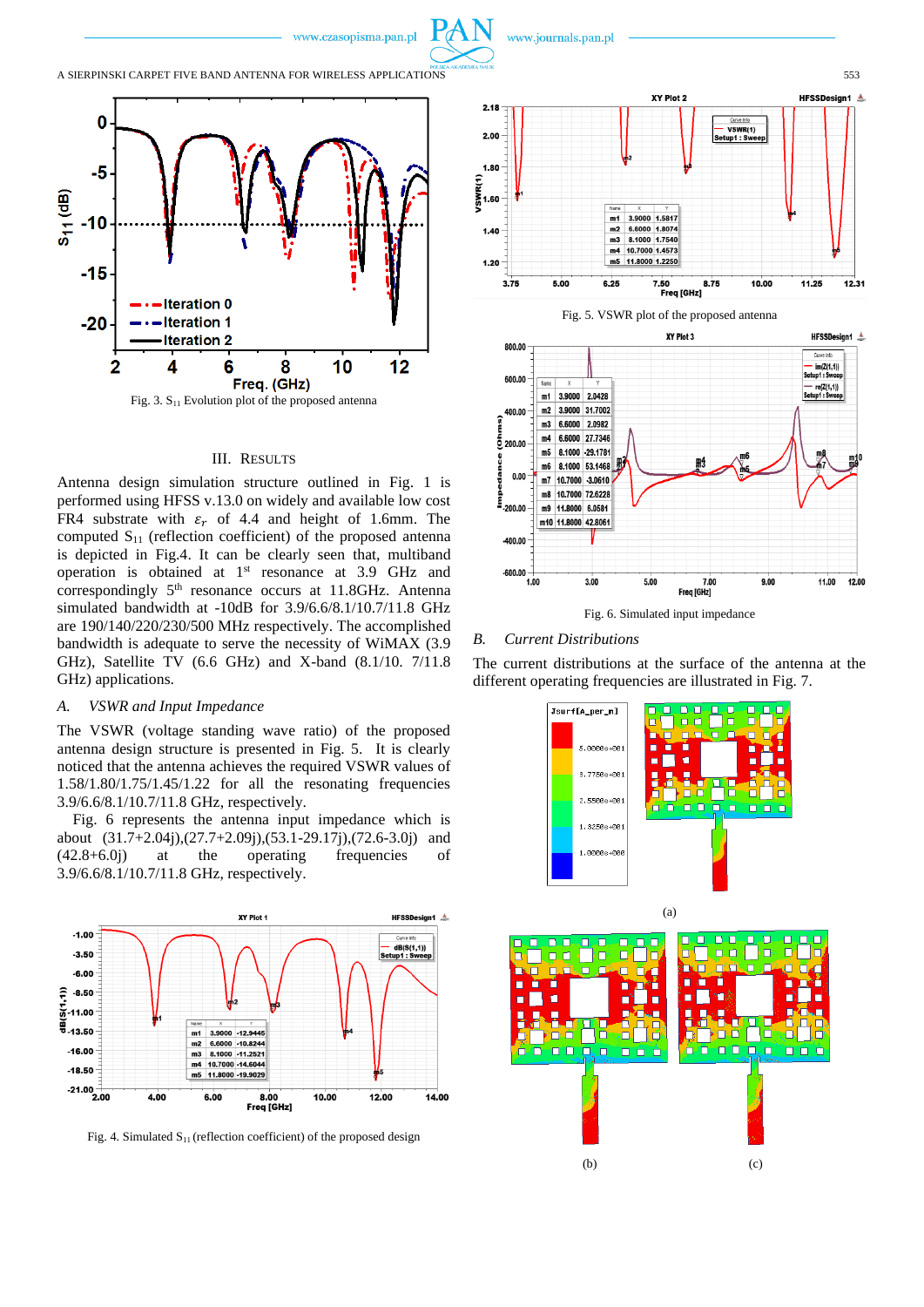

554 K. IMRAN, D. D. GEETHA, K. R. SUDHINDRA, , K. M. VANDANA, M. PAI M. M., T. ALI



Fig. 7. Distribution of surface Current at (a) 3.9, (b)6.6, (c) 8.1, (d) 10.7, and (e)11.8 GHz

### *C. Gain*

The 3D gain plots for proposed design are given in Fig. 8. The antenna exhibits good gain at all the resonant frequencies even though it has a compact size. At 3.9/6.6/8.1/10.7/11.8 GHz a gain of about 7.57/3.91/3.77/6.74/1.33 dB are obtained respectively.





Fig. 8. Simulated Gain at (a) 3.9, (b)6.6, (c) 8.1, (d) 10.7, & (e) 11.8 GHz

#### *D. Radiation Pattern*

The radiation pattern for the designed antenna for  $Phi=0^0$ and  $90^{\circ}$  for all the resonating frequency bands are presented in Fig.9.

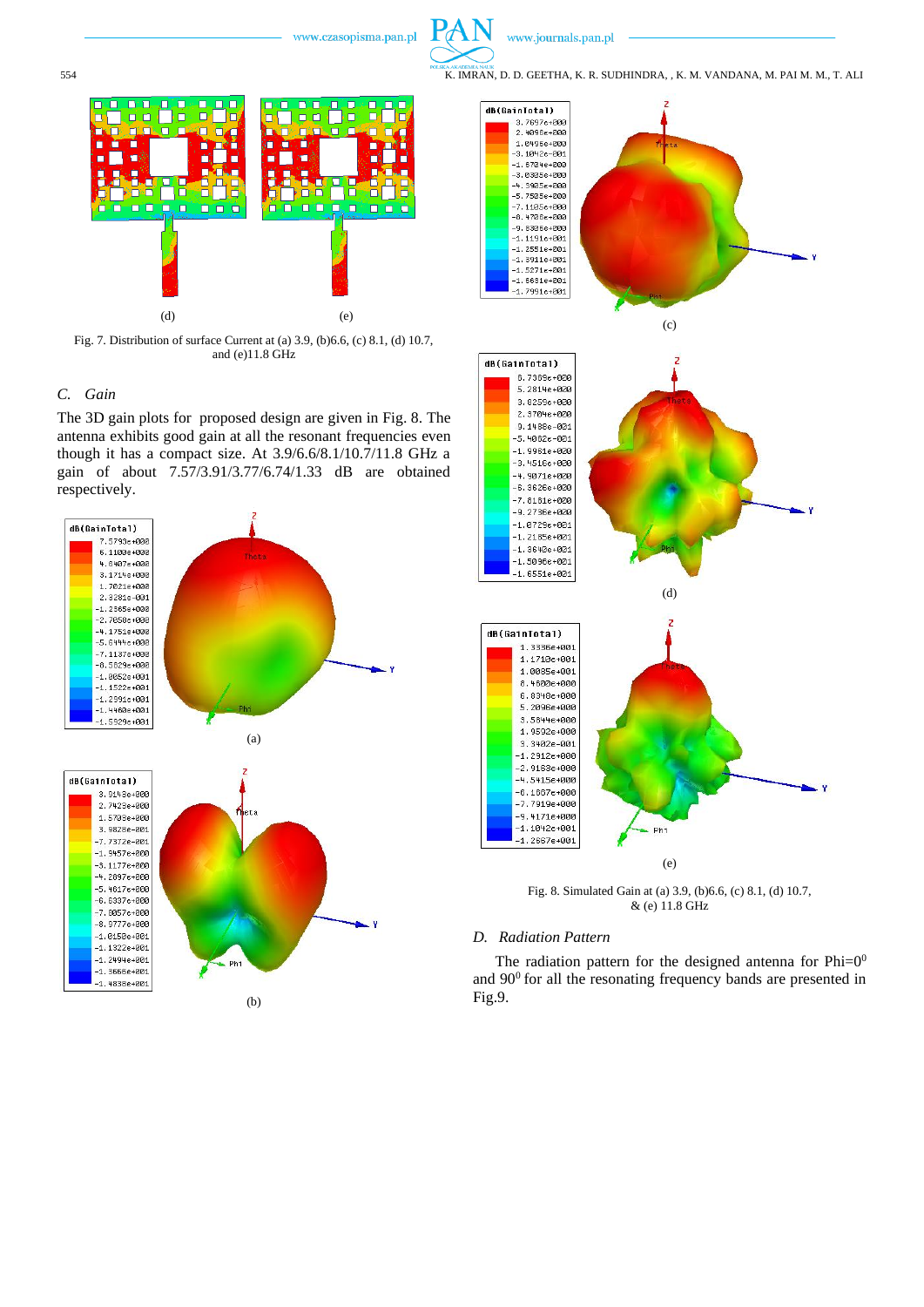



www.journals.pan.pl

Fig. 9. Simulated radiation pattern at (a) 3.9, (b)6.6, (c) 8.1, (d) 10.7, and (e) 11.8 GHz

To demonstrate the upside of the proposed design with the other comparative sorts accessible in the literature a correlation is made and is displayed in Table 2. From the table it very well may be obviously examined that the proposed structure has more prominent favourable position as far as size, number of working groups, and transfer speed over its counterparts.

| Table II                                           |  |  |  |  |  |  |  |
|----------------------------------------------------|--|--|--|--|--|--|--|
| COMPARATIVE ANALYSIS OF THE PROPOSED CONFIGURATION |  |  |  |  |  |  |  |

| Ref.   | Size<br>$\rm (mm^2)$  | No. of<br><b>Bands</b> | Freq. of<br>Operation<br>(GHz) | % BW                       | Appl.                      |
|--------|-----------------------|------------------------|--------------------------------|----------------------------|----------------------------|
| $[2]$  | $20 \times 20$        | $\overline{4}$         | 2.65/5.20/6.7<br>5/7.30        | 3/2.3/1.2<br>/1.37         | WiMAX<br>/WLAN/<br>SAT. TV |
| [4]    | $27 \times 16$        | $\overline{2}$         | 2.4/5.2                        | 13.4/3.7                   | WLAN                       |
| [8]    | $49 \times 35$        | $\overline{c}$         | 1.8/2.4                        |                            | GPS/Wi-Fi                  |
| [9]    | $9 \times 12$         | 3                      | 2.5/3.4/5.7                    | 6.45/<br>3.03/5.9          | WiMAX/<br>WLAN             |
| $[11]$ | 13.5<br>$\times$ 13.5 | $\overline{c}$         | 4.04/6.56                      |                            | C-Band                     |
| $[12]$ | $35 \times 40$        | 3                      | 2.9/5.4/8.8                    | 4.16/<br>5.71/<br>10.25    | WLAN/<br>WiMAX/<br>X-Band  |
| $[16]$ | $40 \times 40$        | $\overline{c}$         | 4.45/6.9                       | 6.02/<br>2.89              | C-Band                     |
| Prop   | $32 \times 32$        | 5                      | 3.9/6.6/8.1/<br>10.7/11.8      | 4.8/2.1/<br>2.7/2.1/2<br>1 | WiMAX/<br>WLAN/<br>X-band  |

#### IV. CONCLUSION

This research paper presents a compact Sierpinski Carpet square fractal slot antenna with five frequency bands (i.e. 3.9/6.6/8.1/10.7/11.8 GHz). It utilizes Sierpinski carpet square fractal shape that makes the antenna to radiate in five bands. The tuning range of the antenna is about 4.8% (4.01-3.82 GHz), 2.1% (6.62-6.48 GHz), 2.7% (8.24-8.02 GHz), 2.1% (10.77-10.54 GHz) and 21% (12.1-11.60 GHz) with the gain of 7.57/3.91/3.77/6.74/1.33 dB at the operating frequencies 3.9/6.6/8.1/10.7 and 11.8 GHz, respectively under simulation. The proposed configuration produces better outcomes as far as gain, radiation pattern, VSWR is in the scope of 1– 2, great reflection coefficient